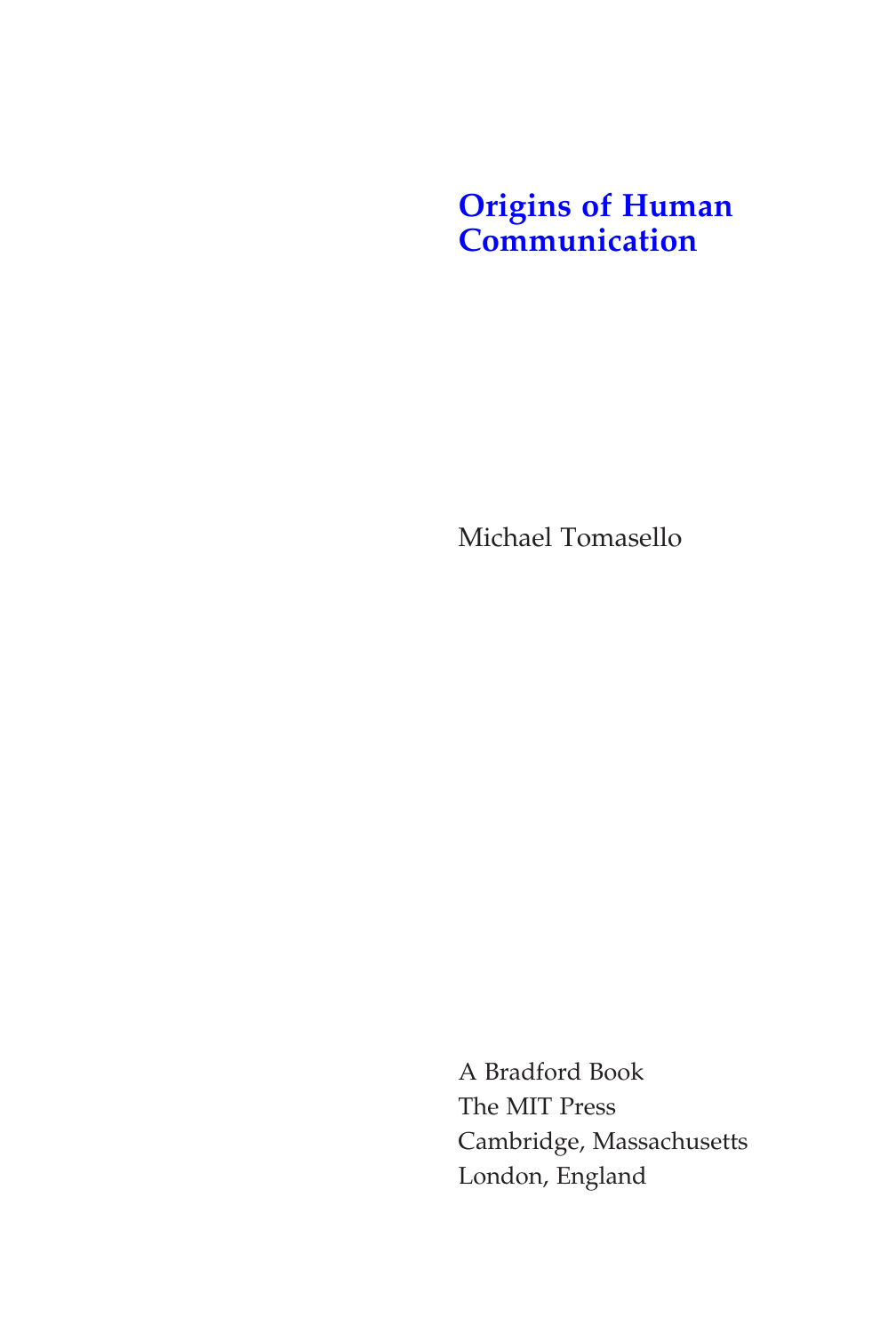© 2008 Massachusetts Institute of Technology

All rights reserved. No part of this book may be reproduced in any form by any electronic or mechanical means (including photocopying, recording, or information storage and retrieval) without permission in writing from the publisher.

MIT Press books may be purchased at special quantity discounts for business or sales promotional use. For information, please e-mail special\_sales@mitpress.mit.edu or write to Special Sales Department, The MIT Press, 55 Hayward Street, Cambridge, MA 02142.

This book was set in Palatino by SNP Best-set Typesetter Ltd., Hong Kong, and was printed and bound in the United States.

Library of Congress Cataloging-in-Publication Data

Tomasello, Michael. Origins of human communication / Michael Tomasello. p. cm.—(Jean Nicod lectures) Includes bibliographical references and index. ISBN 978-0-262-20177-3 (hardcover : alk. paper) 1. Language and languages—Origin. 2. Animal communication. I. Title.

P116.T66 2008 401—dc22 2007049249

10 9 8 7 6 5 4 3 2 1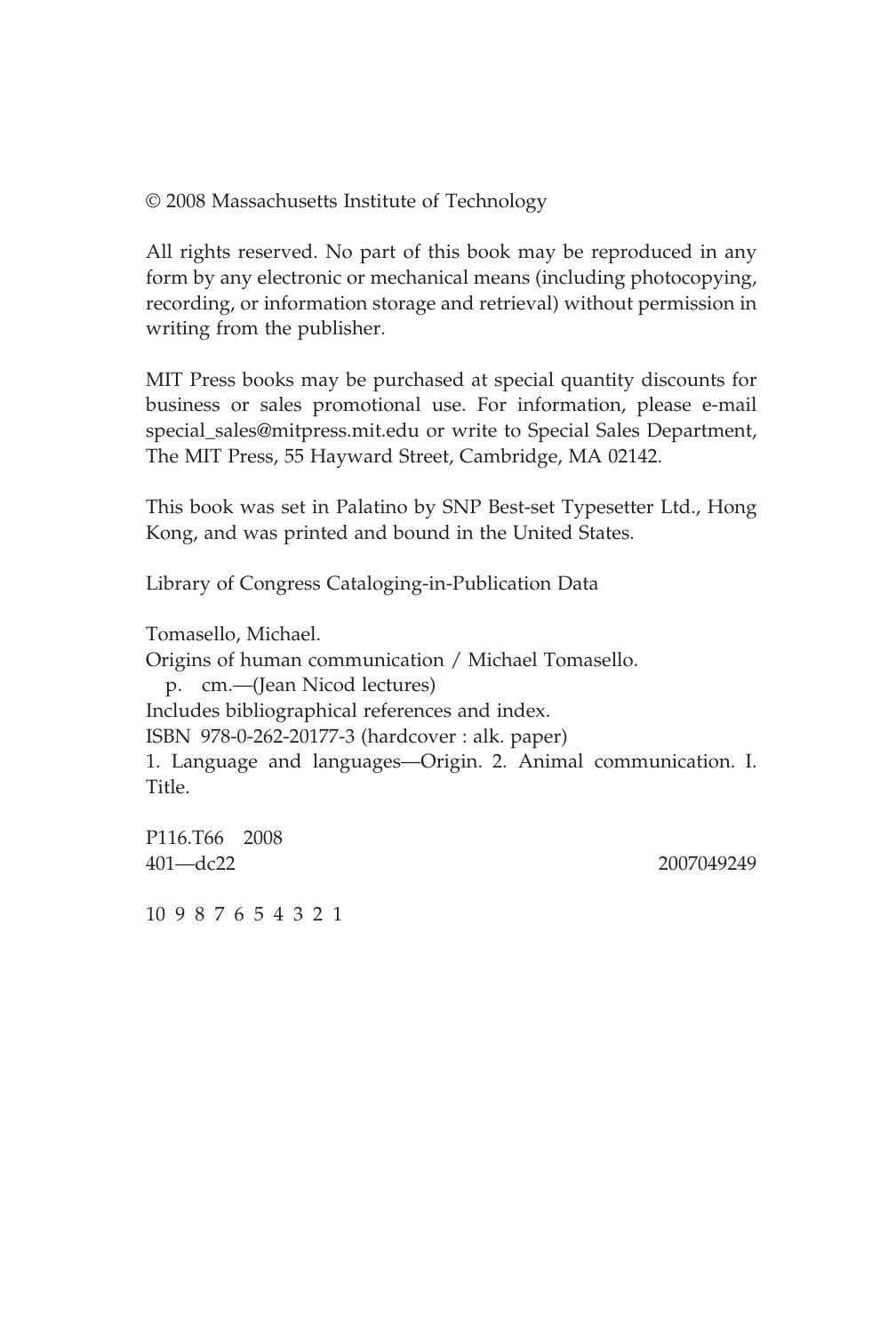## **1 A Focus on Infrastructure**

*What we call meaning must be connected with the primitive language of gestures.*

—Wittgenstein, *The Big Typescript*

Walk up to any animal in a zoo and try to communicate something simple. Tell a lion, or a tiger, or a bear to turn its body like "this," showing it what to do by demonstrating with your hand or body and offering a delicious treat in return. Or simply point to where you would like it to stand or to where some hidden food is located. Or inform it that a fearsome predator is lurking behind a bush by both pointing to the location and pantomiming the predator's actions. They don't get it. And it is not just that they are not interested or motivated or intelligent in their own way, but the fact is that you simply cannot *tell* animals anything, even nonverbally, and expect them to understand.

Human beings, of course, find such gestures as pointing and pantomiming totally natural and transparent: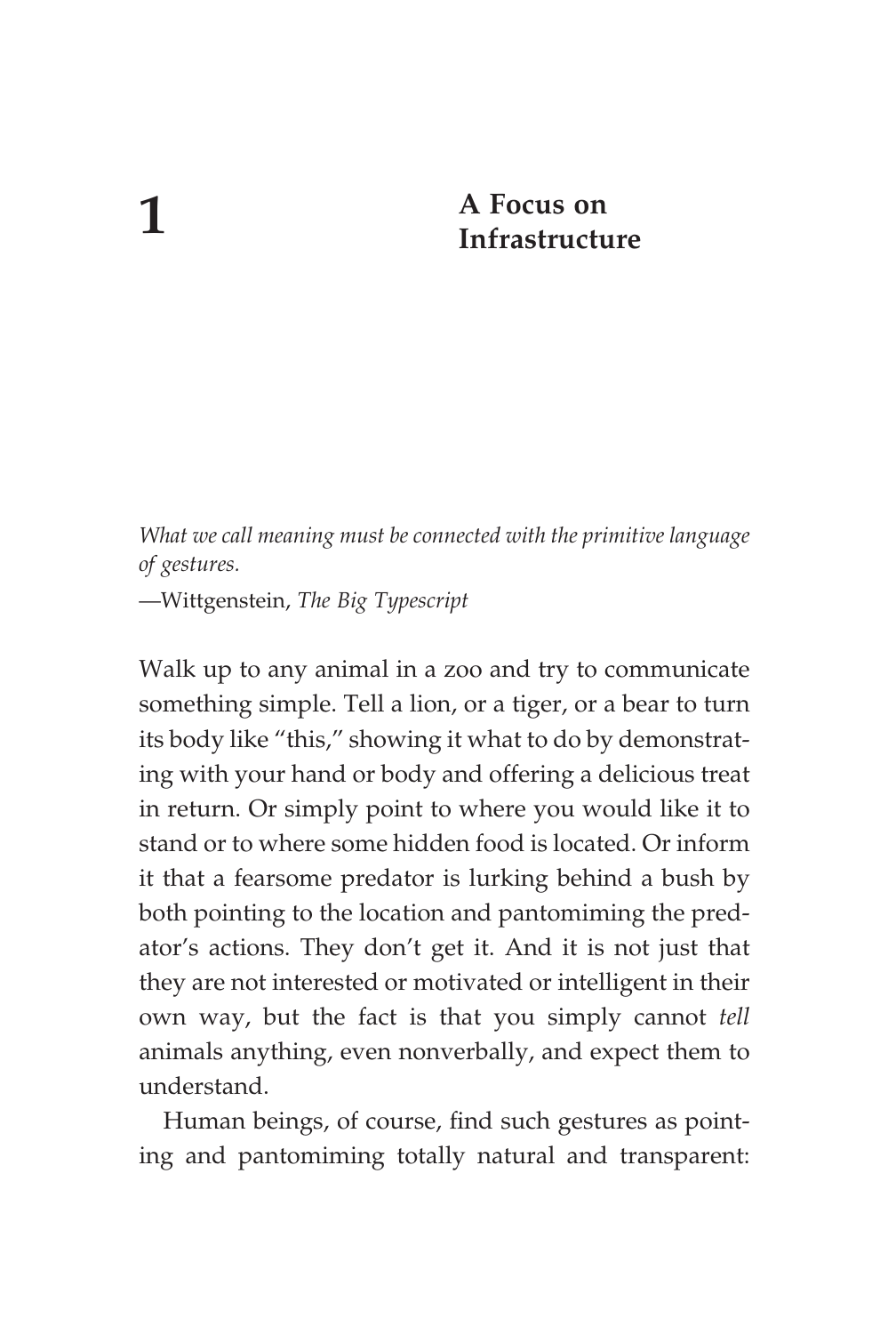just look where I am pointing and you will *see* what I mean. Indeed, even prelinguistic infants use and understand the pointing gesture, and in many social situations in which vocal language is not possible or practical—for example, across a crowded room or in a noisy factory humans naturally communicate by pointing and pantomiming. Tourists manage to survive and interact effectively in many situations in foreign cultures, in which no one shares their conventional language, precisely by relying on such naturally meaningful forms of gestural communication.

My central claim in these lectures is that to understand how humans communicate with one another using a language and how this competence might have arisen in evolution, we must first understand how humans communicate with one another using natural gestures. Indeed, my evolutionary hypothesis will be that the first uniquely human forms of communication were pointing and pantomiming. The social-cognitive and social-motivational infrastructure that enabled these new forms of communication then acted as a kind of psychological platform on which the various systems of conventional linguistic communication (all 6,000 of them) could be built. Pointing and pantomiming were thus the critical transition points in the evolution of human communication, already embodying most of the uniquely human forms of social cognition and motivation required for the later creation of conventional languages.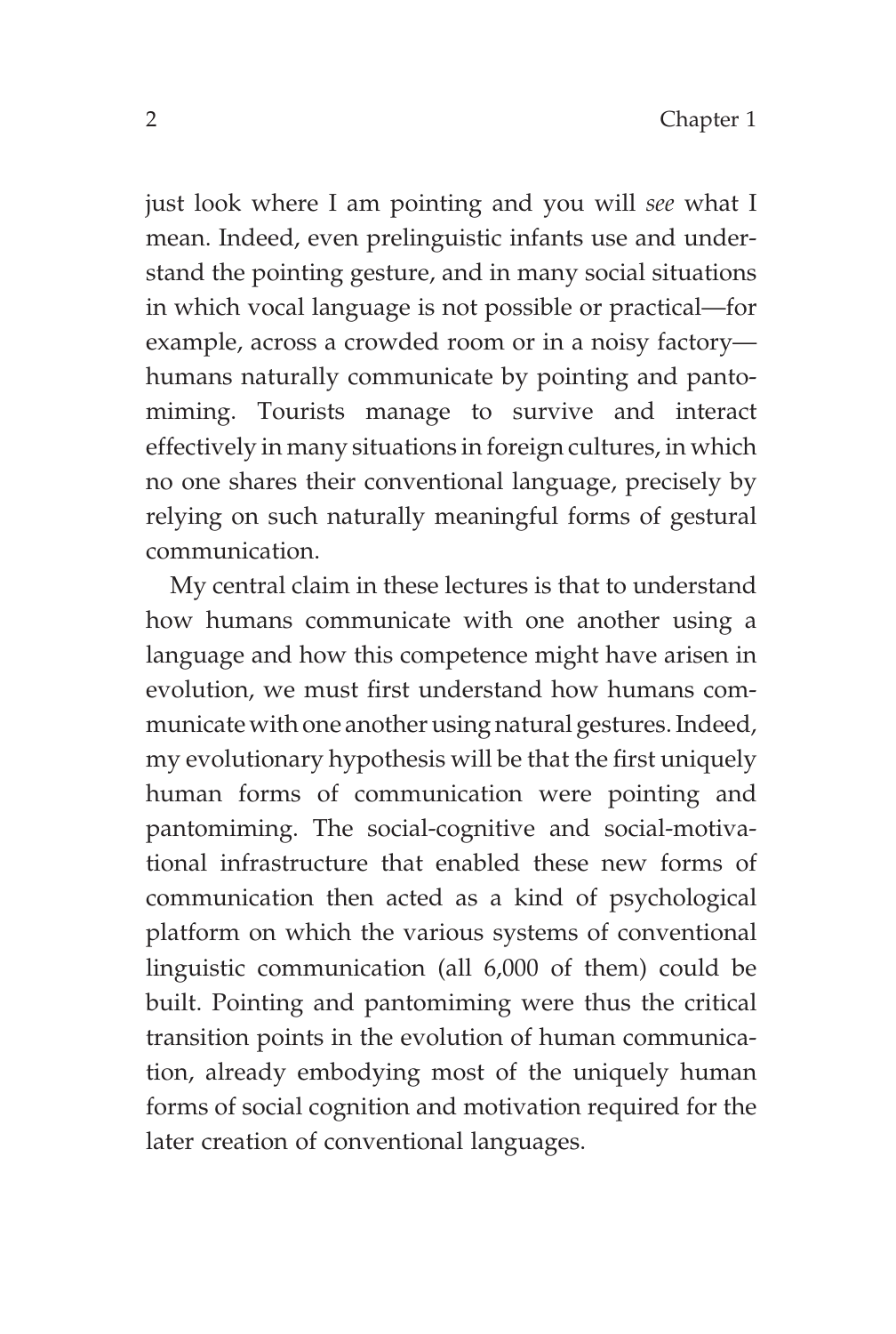The problem is that, compared with conventional human languages (including conventionalized sign languages), natural gestures would seem to be very weak communicative devices, as they carry much less information "in" the communicative signal itself. Consider pointing, which I will argue later was the primordial form of uniquely human communication. Suppose that you and I are walking to the library, and out of the blue I point for you in the direction of some bicycles leaning against the library wall. Your reaction will very likely be "Huh?," as you have no idea which aspect of the situation I am indicating or why I am doing so, since, by itself, pointing means nothing. But if some days earlier you broke up with your boyfriend in a particularly nasty way, and we both know this mutually, and one of the bicycles is his, which we also both know mutually, then the exact same pointing gesture in the exact same physical situation might mean something very complex like "Your boyfriend's already at the library (so perhaps we should skip it)." On the other hand, if one of the bicycles is the one that we both know mutually was stolen from you recently, then the exact same pointing gesture will mean something completely different. Or perhaps we have been wondering together if the library is open at this late hour, and I am indicating the presence of many bicycles outside as a sign that it is.

It is easy to say that what carries the meaning in these different examples is "context," but that is not very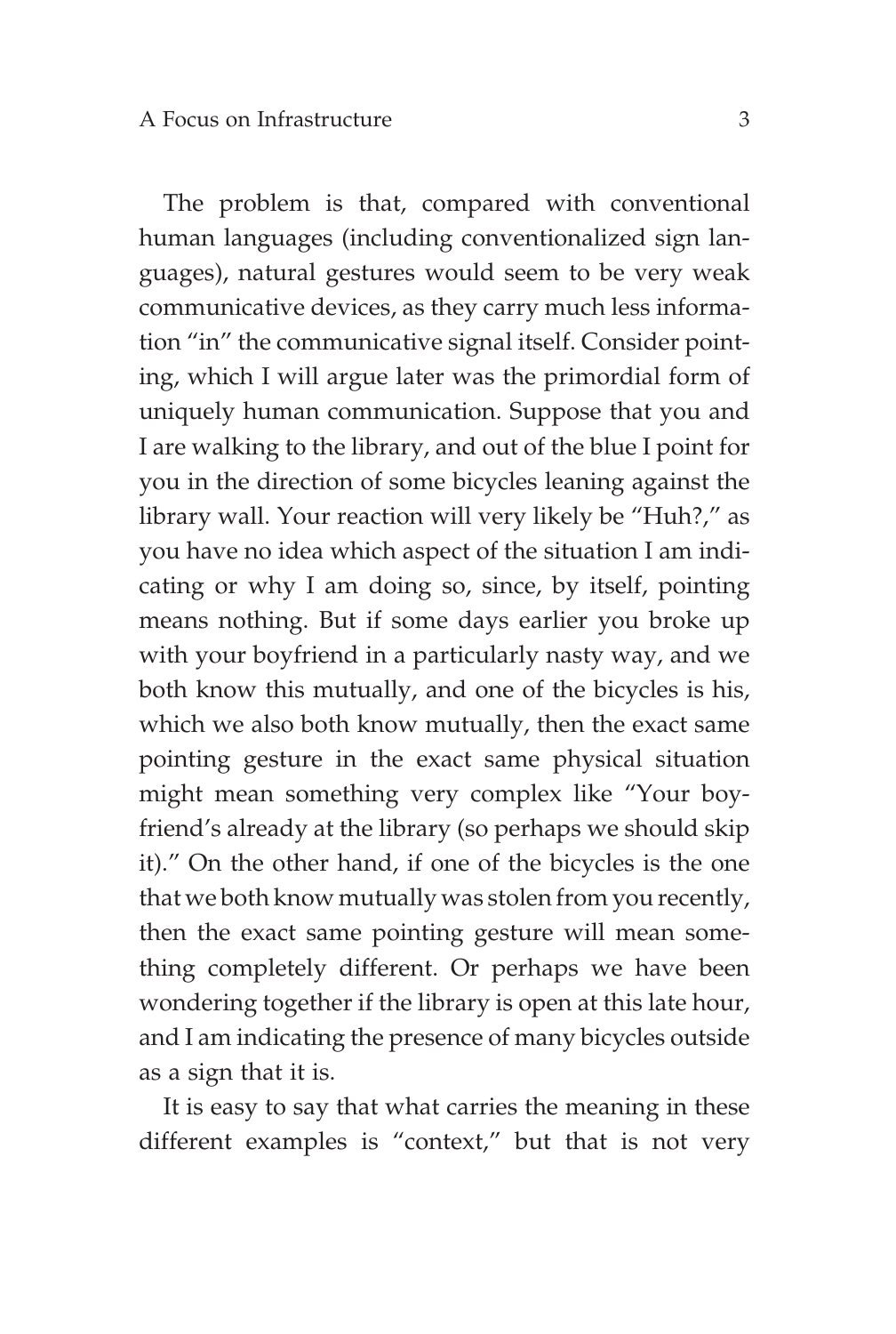helpful since all of the physical features of the immediate communicative context were (by stipulation) identical in the various scenarios. The only difference was our shared experience beforehand, and that was not the actual content of the communication but only its background. And so our question is: how can something as simple as a protruding finger communicate in such complex ways, and do so in such different ways on different occasions?

Any imaginable answer to this question will have to rely heavily upon cognitive skills of what is sometimes called mindreading, or intention-reading. Thus, to interpret a pointing gesture one must be able to determine: what is his intention in directing my attention in this way? But to make this determination with any confidence requires, in the prototypical instance, some kind of joint attention or shared experience between us (Wittgenstein's [1953] forms of life; Bruner's [1983] joint attentional formats; Clark's [1996] common conceptual ground). For example, if I am your friend from out of town and there is no way I could be familiar with your ex-boyfriend's bicycle, then you will not assume that I am indicating it for you. This is true even if, by some miracle, I do indeed know that this is his bicycle, but you do not know that I know this. In general, for smooth communication it is not enough that you and I each know separately and privately that this is his bicycle (and even that the other knows this); rather, this fact must be mutually known common ground between us. And in the case in which it is common ground between us that this is his bicycle, but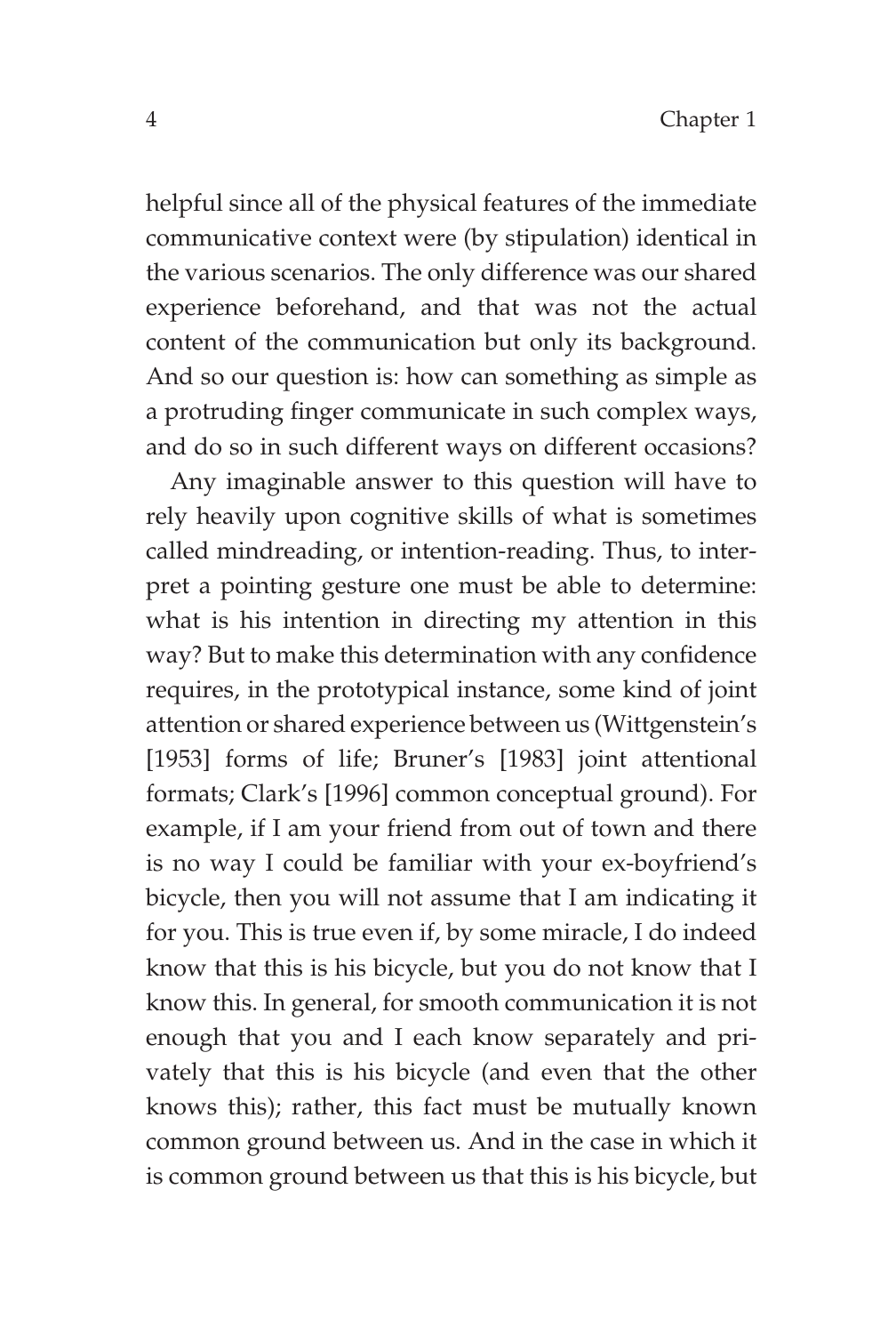not that the two of you have just broken up (even if we each know this privately), then you will probably think that I am indicating your boyfriend's bicycle as a way of encouraging our entrance into the library, not discouraging it. The ability to create common conceptual ground joint attention, shared experience, common cultural knowledge—is an absolutely critical dimension of all human communication, including linguistic communication with all of its *he'*s, *she'*s, and *it'*s.

The other remarkable aspect of this mundane example of human pointing, from an evolutionary perspective, is its prosocial motivation. I am informing you of your ex-boyfriend's likely presence or the location of your stolen bicycle simply because I think you would want to know these things. Communicating information helpfully in this way is extremely rare in the animal kingdom, even in our closest primate relatives (in chapter 2 we will deal with examples such as warning cries and food calls). Thus, when a whimpering chimpanzee child is searching for her mother, it is almost certain that all of the other chimpanzees in the immediate area know this. But if some nearby female knows where the mother is, she will not tell the searching child, even though she is perfectly capable of extending her arm in a kind of pointing gesture. She will not tell the child because her communicative motives simply do not include informing others of things helpfully. In contrast, human communicative motives are so fundamentally cooperative that not only do we inform others of things helpfully, but one of the major ways we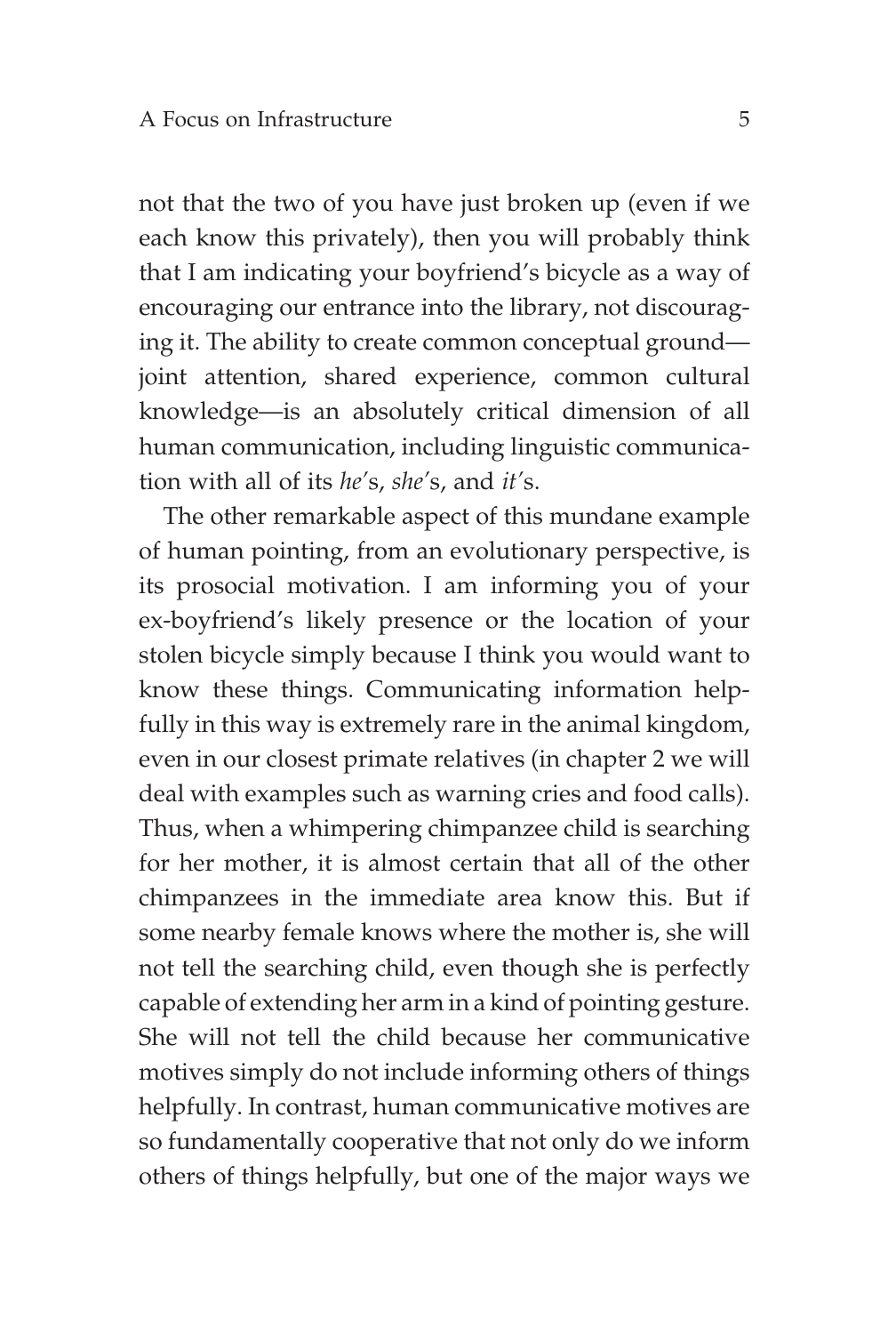request things from others is simply to make our desire known in the expectation that they will volunteer help. Thus, I may request a drink of water by simply stating that I want one (informing you of my desire), knowing that, in most instances, your tendency to be helpful (and our mutual knowledge of this) turns this act of informing into what is effectively a full-blown request.

Human communication is thus a fundamentally cooperative enterprise, operating most naturally and smoothly within the context of (1) mutually assumed common conceptual ground, and (2) mutually assumed cooperative communicative motives. The fundamentally cooperative nature of human communication is, of course, the basic insight of Grice (1957, 1975), and it is assumed—to varying degrees and in various ways—by others who follow in this tradition such as Clark (1992, 1996), Sperber and Wilson (1986), and Levinson (1995, 2006). But if we are to understand the ultimate origins of human communication, both phylogenetically and ontogentically, we must look outside of communication itself and into human cooperation more generally. It turns out that human cooperation is unique in the animal kingdom in many ways, both structurally and motivationally.

Specifically, human cooperation is structured by what some modern philosophers of action call shared intentionality or "we" intentionality (Searle 1995; Bratman 1992; Gilbert 1989). In general, shared intentionality is what is necessary for engaging in uniquely human forms of collaborative activity in which a plural subject "we" is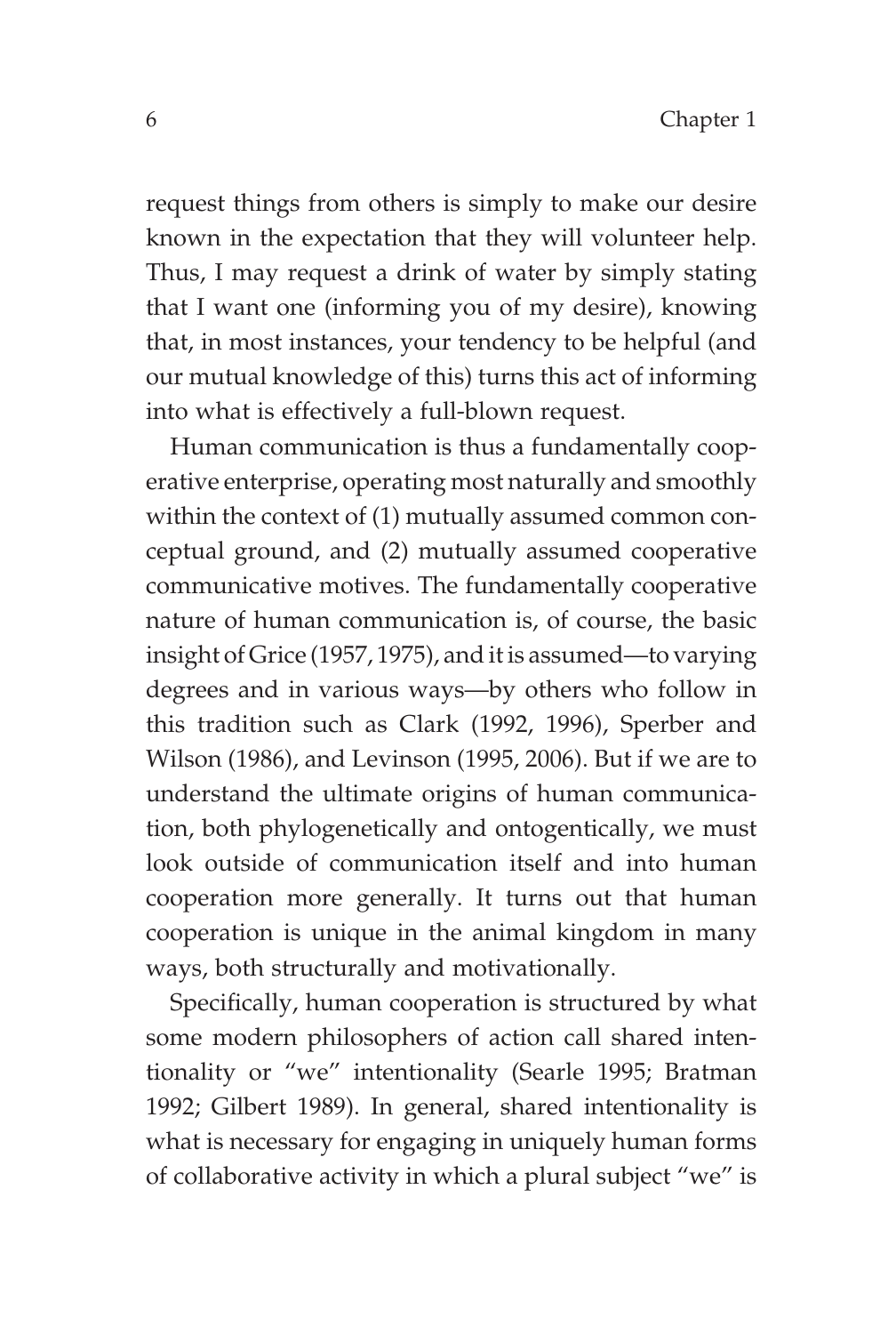involved: joint goals, joint intentions, mutual knowledge, shared beliefs—all in the context of various cooperative motives. The jointness involved is especially salient in institutional interactions involving such culturally constructed entities as money, marriage, and government, which exist only within an institutional reality, collectively constituted, in which we all believe and act together as if they do exist. But shared intentionality is involved in simpler and more concrete collaborative activities as well, for example, when we form the shared goal to construct a tool together or to take a walk together, or when we simply admire a mountain vista together or engage in a religious practice together. The proposal is thus that human cooperative communication—whether using "natural" gestures or "arbitrary" conventions—is one instance, albeit a special instance, of uniquely human cooperative activity relying on shared intentionality (Tomasello, Carpenter, Call, Behne, and Moll 2005). The skills and motivations of shared intentionality thus constitute what we may call the cooperative infrastructure of human communication.

If human communication is cooperatively structured in ways that the communication of other primates is not, the question naturally arises how it could have evolved. The issue is that in modern evolutionary theory the emergence of cooperation, or at least altruism, is always problematic. But if the infrastructure of human cooperative communication is basically the same as that of all other collaborative activities, then one possibility is that it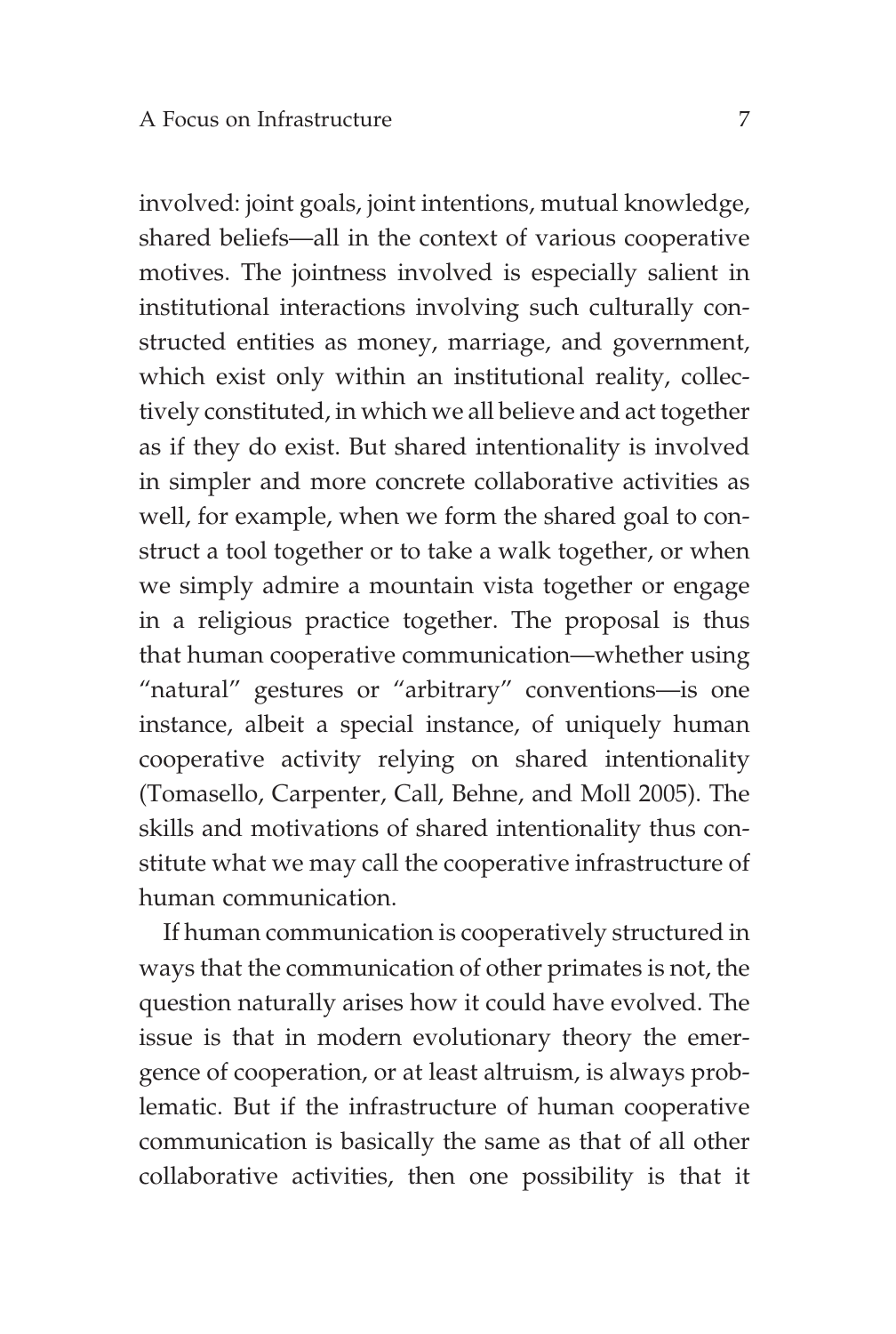evolved as part of a larger human adaptation for cooperation and cultural life in general. Thus, for reasons we do not know, at some point in human evolution individuals who could engage with one another collaboratively with joint intentions, joint attention, and cooperative motives were at an adaptive advantage. Cooperative communication then arose as a way of coordinating these collaborative activities more efficiently, first inheriting and then helping to build further a common psychological infrastructure of shared intentionality. This all began almost certainly in mutualistic activities in which an individual who helped her partner was simultaneously helping herself. But then there was a generalization to more altruistic situations in which individuals simply informed or shared things with others freely, possibly as a way to cultivate reciprocity and a reputation for cooperation within the cultural group. Only later still did humans begin to communicate in this new cooperative way outside of cooperative contexts for higher-up, noncooperative purposes—leading to the possibility of deception by lying.

The initial steps in this process almost certainly took place in the gestural modality. This becomes especially clear when we compare the vocal and gestural communication of our nearest primate relatives, the great apes. Great ape vocalizations are almost totally genetically fixed, based on almost no learning, tightly tied to specific emotions, and broadcast indiscriminately to everyone in the immediate vicinity. In contrast, many great ape ges-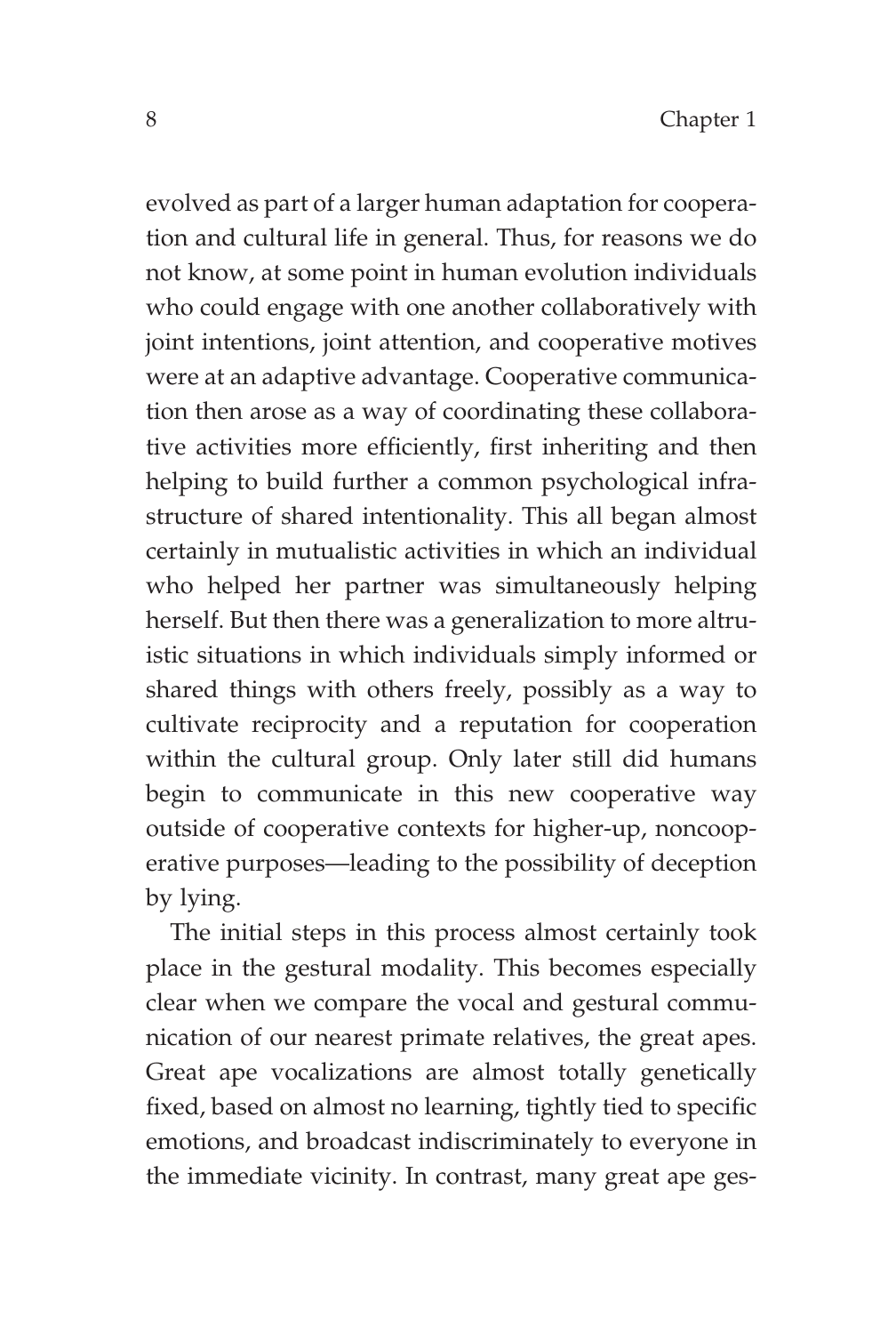tures are learned and used quite flexibly in different social circumstances for different social ends—with new gestures sometimes learned for interacting with humans and communicators direct these gestures at specific individuals taking into account their current attentional state. Learning, flexibility, and attention to the partner are obviously fundamental characteristics of the human way of communicating, and things simply could not move in the human direction until they were present. It is also important, as many gestural origins theorists have noted previously, that the human use of pointing and pantomiming—as the successors to ape gestures after things became cooperative—are "natural" in a way that "arbitrary" linguistic conventions are not. Specifically, pointing is based on humans' natural tendency to follow the gaze direction of others to external targets, and pantomiming is based on humans' natural tendency to interpret the actions of others intentionally. This naturalness makes these gestures good candidates as an intermediate step between ape communication and arbitrary linguistic conventions.

And what about language? The current hypothesis is that it is only within the context of collaborative activities in which participants share intentions and attention, coordinated by natural forms of gestural communication, that arbitrary linguistic conventions could have come into existence evolutionarily. Conventional languages (first signed and then vocal) thus arose by piggybacking on these already understood gestures, substituting for the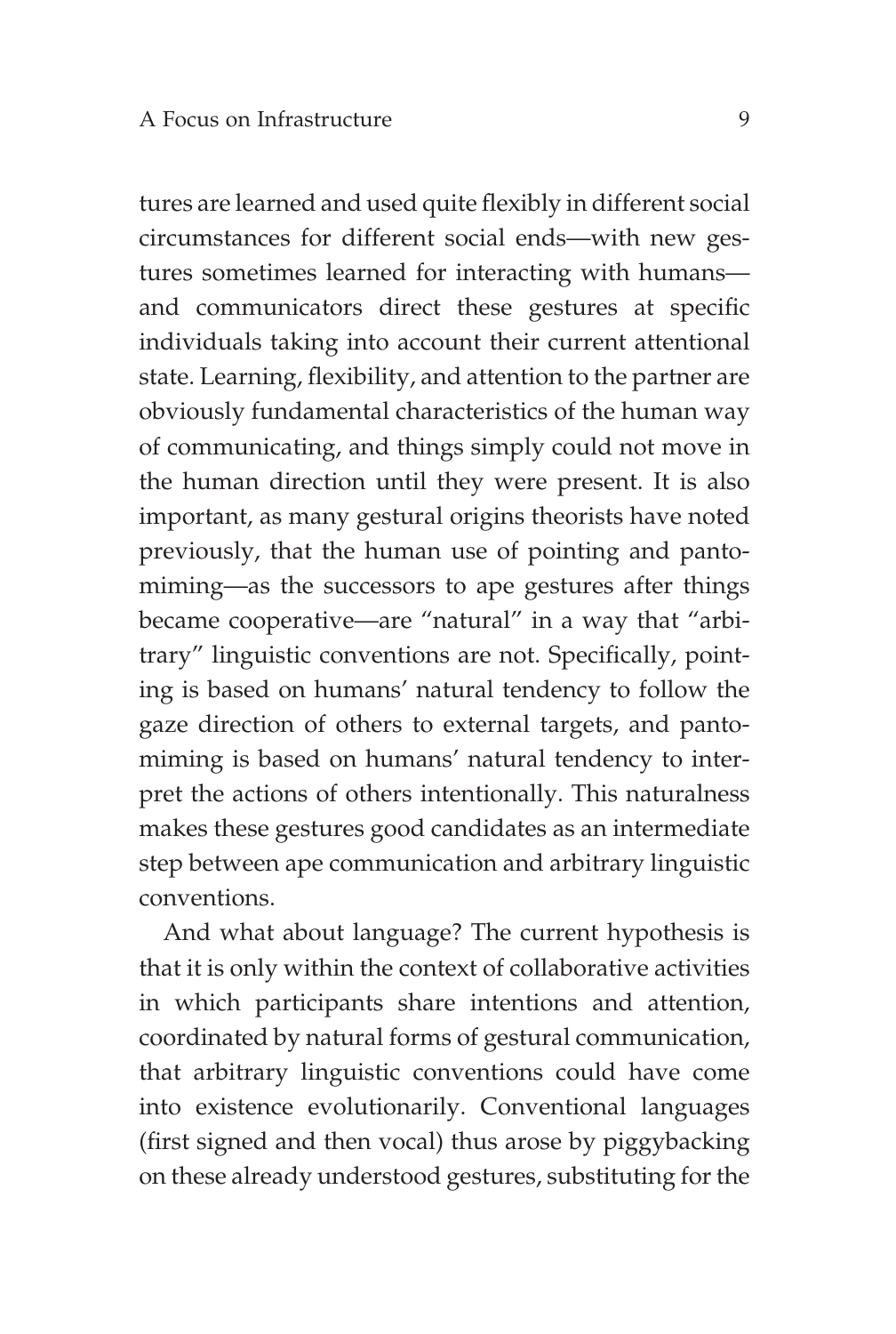naturalness of pointing and pantomiming a shared (and mutually known to be shared) social learning history. This process was, of course, made possible by humans' unique skills of cultural learning and imitation, which enable them to learn from others and their intentional states in uniquely powerful ways (Tomasello 1999). As part of this same evolutionary trajectory, human beings also began to create and pass along culturally various grammatical conventions organized into complex linguistic constructions that codified complex *types* of messages for use in recurrent communicative situations.

We thus need basic evolutionary processes, working in several different ways, to explain the origin of the underlying psychological infrastructure of human cooperative communication. But then in addition, to explain the origins of humans' 6,000 different conventional languages, we also need cultural-historical processes in which particular linguistic forms are conventionalized in particular speech communities, and then sequences of these are grammaticalized into grammatical constructions, and then all of these conventions and constructions are passed along to new generations via cultural learning. We thus may see here especially clearly the ongoing dialectic between evolutionary and cultural-historical processes as first described by Vygotsky (1978) and, in a more modern evolutionary framework, by Richerson and Boyd (2005)—and with which I myself have been obsessed for some time (Tomasello, Kruger, and Ratner 1993; Tomasello 1999; Tomasello et al. 2005). This perspective on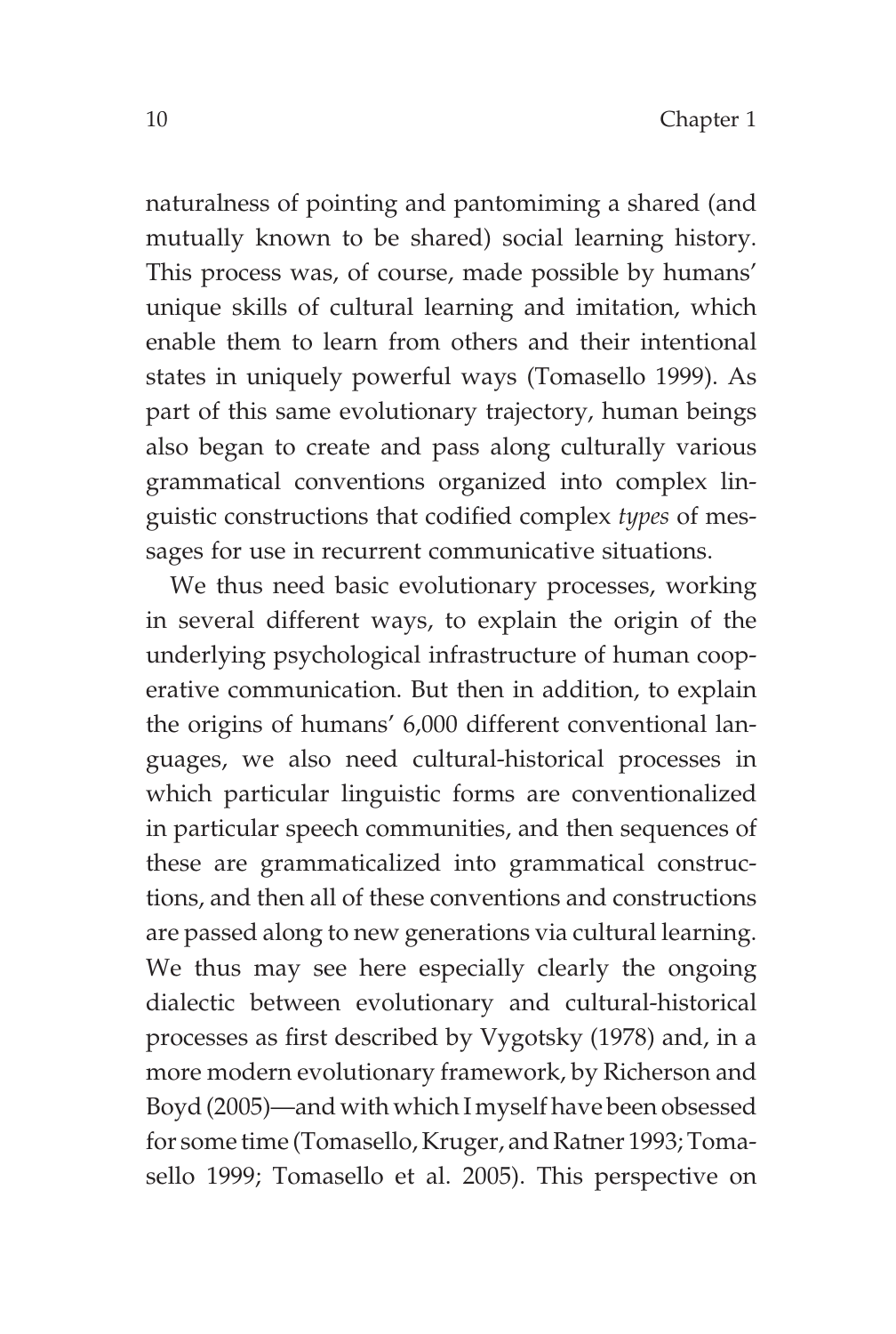human communication and language thus basically turns the Chomskian proposal on its head, as the most fundamental aspects of human communication are seen as biological adaptations for cooperation and social interaction in general, whereas the more purely linguistic, including grammatical, dimensions of language are culturally constructed and passed along by individual linguistic communities.

In all, the road to modern human communication was almost certainly a long and circuitous one, with many twists and turns along the way. To provide a theoretical account based mainly on empirical data, then, we must consider many different aspects of ape and human life which makes this account a long and circuitous one as well. But despite the many complexities along the way, our final destination is easily stated and crystal clear: identification of the species-unique features of human communication and their ontogenetic and phylogenetic roots. Toward this end, in what follows I evaluate three specific hypotheses:

1. Human cooperative communication emerged first in evolution (and emerges first in ontogeny) in the natural, spontaneous gestures of pointing and pantomiming.

2. Human cooperative communication rests crucially on a psychological infrastructure of shared intentionality, which originated evolutionarily in support of collaborative activities, and which comprises most importantly: (a) social-cognitive skills for creating with others